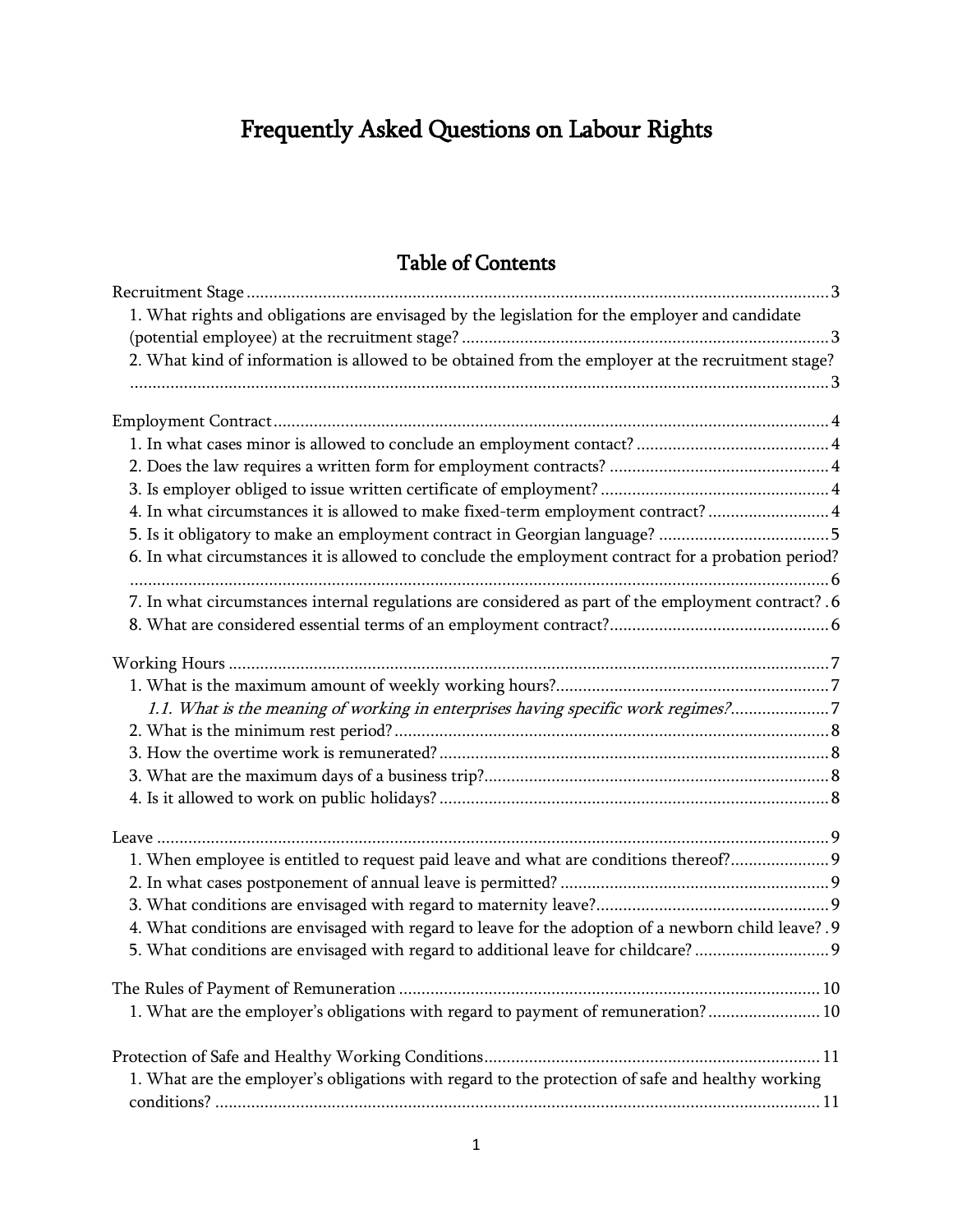| 2. Is employee entitled to refuse fulfillment of his/her duties in the unsafe working conditions? 11 |  |
|------------------------------------------------------------------------------------------------------|--|
|                                                                                                      |  |
|                                                                                                      |  |
| 2. What conditions are envisaged with regard to payment of compensation for temporary                |  |
|                                                                                                      |  |
| 3. In what cases employer is not obliged to pay compensation for temporary disability? 12            |  |
|                                                                                                      |  |
| 1. In what cases employee is entitled to terminate the employment contract? 13                       |  |
| 2. In what cases employer is entitled to terminate the employment contract?  13                      |  |
| 3. Is employer obliged to provide an advance notification for termination of employment contract?    |  |
|                                                                                                      |  |
| 4. In addition of abovementioned one month (or respectively, two month) severance                    |  |
|                                                                                                      |  |
| 5. What are the employer's obligations when employment contracts are terminated with several         |  |
|                                                                                                      |  |
| 7. When employee files the claim before the court, what are the remedies available for unfair        |  |
|                                                                                                      |  |
|                                                                                                      |  |
| 1. What are the guarantees ensured by the legislation for the employers and employees with regard    |  |
|                                                                                                      |  |
| 2. Does the legislation provide guarantees for the protection against discrimination on the ground   |  |
|                                                                                                      |  |
|                                                                                                      |  |
|                                                                                                      |  |
|                                                                                                      |  |
|                                                                                                      |  |
| 3. In what circumstances interested party is entitled to request the resolution of collective labour |  |
|                                                                                                      |  |
|                                                                                                      |  |
|                                                                                                      |  |
|                                                                                                      |  |
|                                                                                                      |  |
|                                                                                                      |  |
|                                                                                                      |  |
|                                                                                                      |  |
|                                                                                                      |  |
|                                                                                                      |  |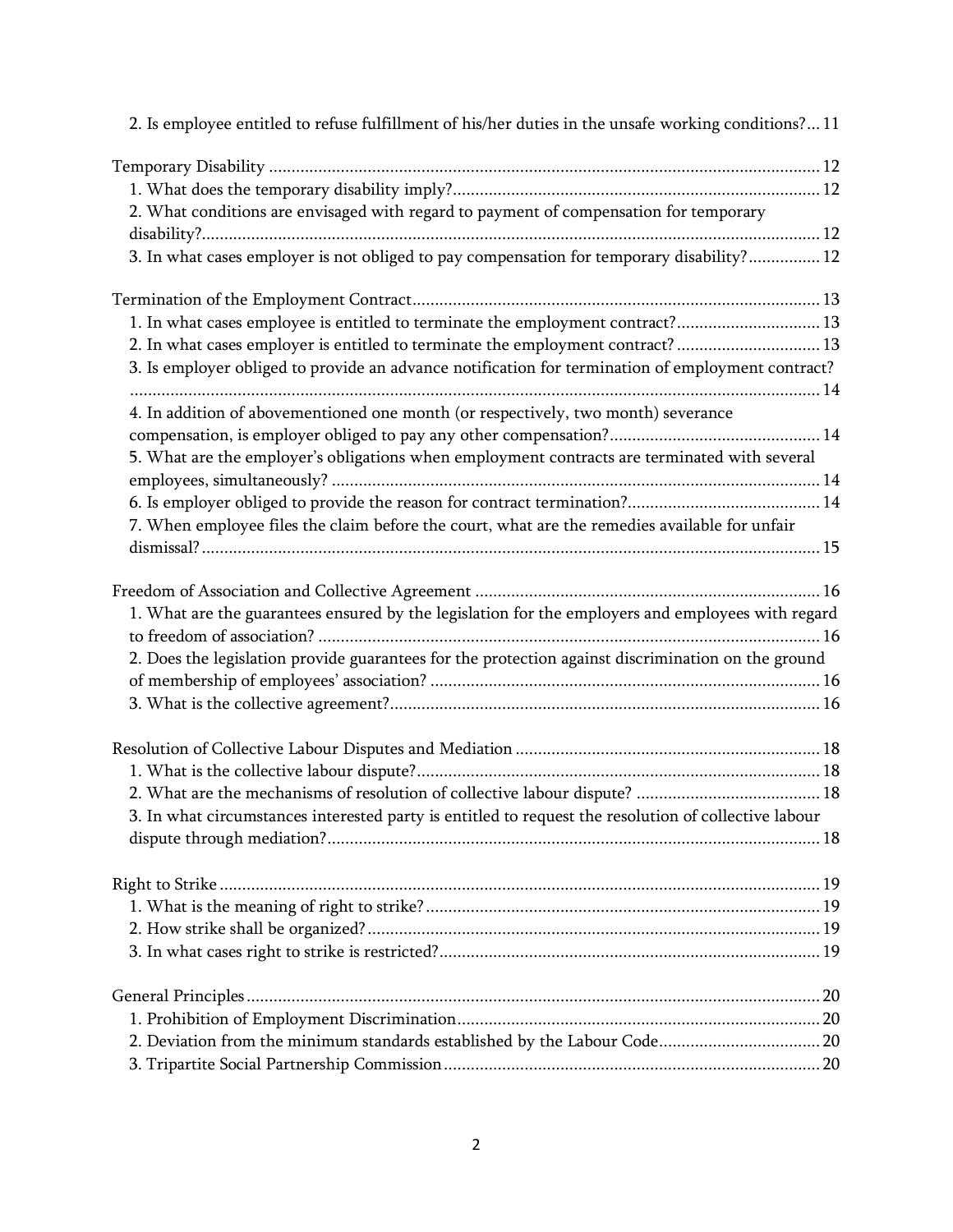# **Recruitment Stage**

<span id="page-2-1"></span><span id="page-2-0"></span>1. What rights and obligations are envisaged by the legislation for the employer and candidate (potential employee) at the recruitment stage?

The employer is entitled to obtain information about a candidate that is required to make a decision on hiring the candidate. On the other side, candidate shall inform an employer on any circumstances that may prevent him/her from performing the work, or may endanger the interests of the employer or a third person. A candidate is obliged to notify employer on any such circumstances, whether or not employer has requested such information. Please note that an employer has a right to check the information submitted by the candidate. A candidate shall have a right to retrieve the documents submitted by him/her if an employment contract has not been concluded. (Labour Code, Article 5).

The information obtained by and submitted to the employer is kept as confidential and it shall not be accessible for other persons without the candidate's consent, except in cases envisaged by the law (e.g. request of the law enforcement agencies) (Labour Code, Article 5.8).

## <span id="page-2-2"></span>2. What kind of information is allowed to be obtained from the employer at the recruitment stage?

The employer shall inform a candidate regarding the followings:

- tasks to be performed;
- form (written or oral) and term (indefinite or fixed-term) of the employment contract;
- working conditions;
- rights and obligations of the employee;
- remuneration during the employment relation.

If an employment contract has not been concluded, employer is not obliged to substantiate his/her decision not to hire a candidate (Labour Code, Article 5).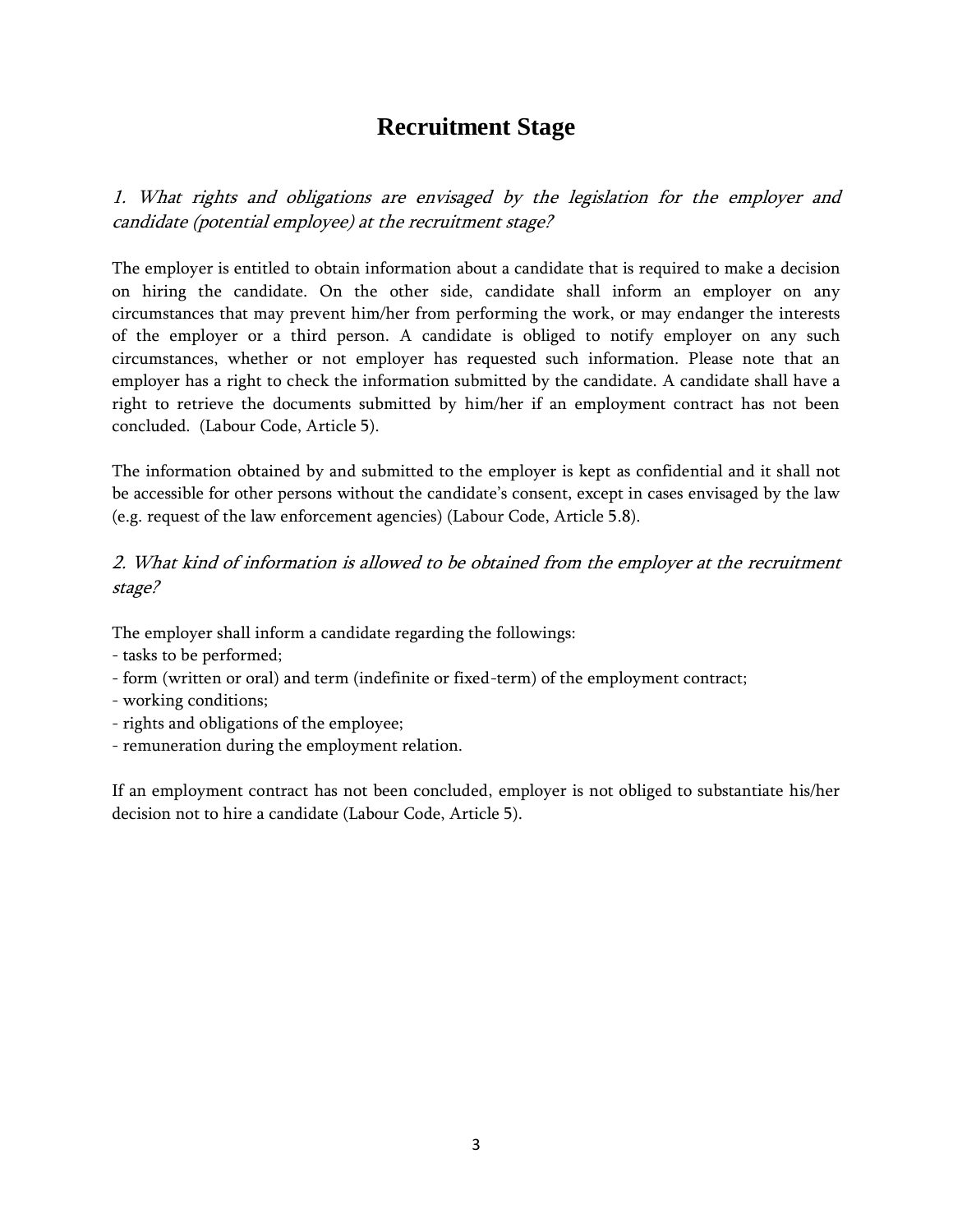# **Employment Contract**

## <span id="page-3-1"></span><span id="page-3-0"></span>1. In what cases minor is allowed to conclude an employment contact?

Employment capability of a physical person shall arise from the age of 16. Therefore, 16 years old person is entitled to make an employment contract without obtaining consent from his/her legal representative or tutor/guardianship bodies.

Consent from legal representative or tutor/guardianship bodies is required for individuals below 16. In addition of such consent, the law requires that the employment relations shall not be against employee's interests, shall not damage his/her moral, physical or mental development and limit him/her right and ability to obtain elementary, compulsory and basic education.

Employment contract can be concluded with a minor below 14 only for performing work related to the sphere of sport, art and culture sphere, as well as for advertising activities.

Please note that it is prohibited to conclude an employment contract with a minor – person below 18 for performing hard, unhealthy and hazardous work, as well as work related to gambling business, night entertainment institutions, and production, transit and sale of erotic and pornographic production, pharmaceutical and toxic substances (Labour Code, Article 5).

### <span id="page-3-2"></span>2. Does the law requires a written form for employment contracts?

An employment contract shall be concluded in written or oral form. An employment contract shall necessarily be made in writing if the employment relations continue more than three months (Labour Code, Article 6).

# <span id="page-3-3"></span>3. Is employer obliged to issue written certificate of employment?

An employer is obliged to issue a written certificate of employment upon request of the employee indicating data about the job carried out by the employee, his/her remuneration and the duration of the employment contract (Labour Code, Article 6).

### <span id="page-3-4"></span>4. In what circumstances it is allowed to make fixed-term employment contract?

An employment contract shall be concluded for an indefinite or a fixed term. With the exception of cases where the fixed-term contract is made for one year or for a period of more than one year, a fixed-term contract shall only be concluded if the performance of work is related to the following conditions:

- Performance of specific work;

- Seasonal work;

- Temporary increase in the volume of work;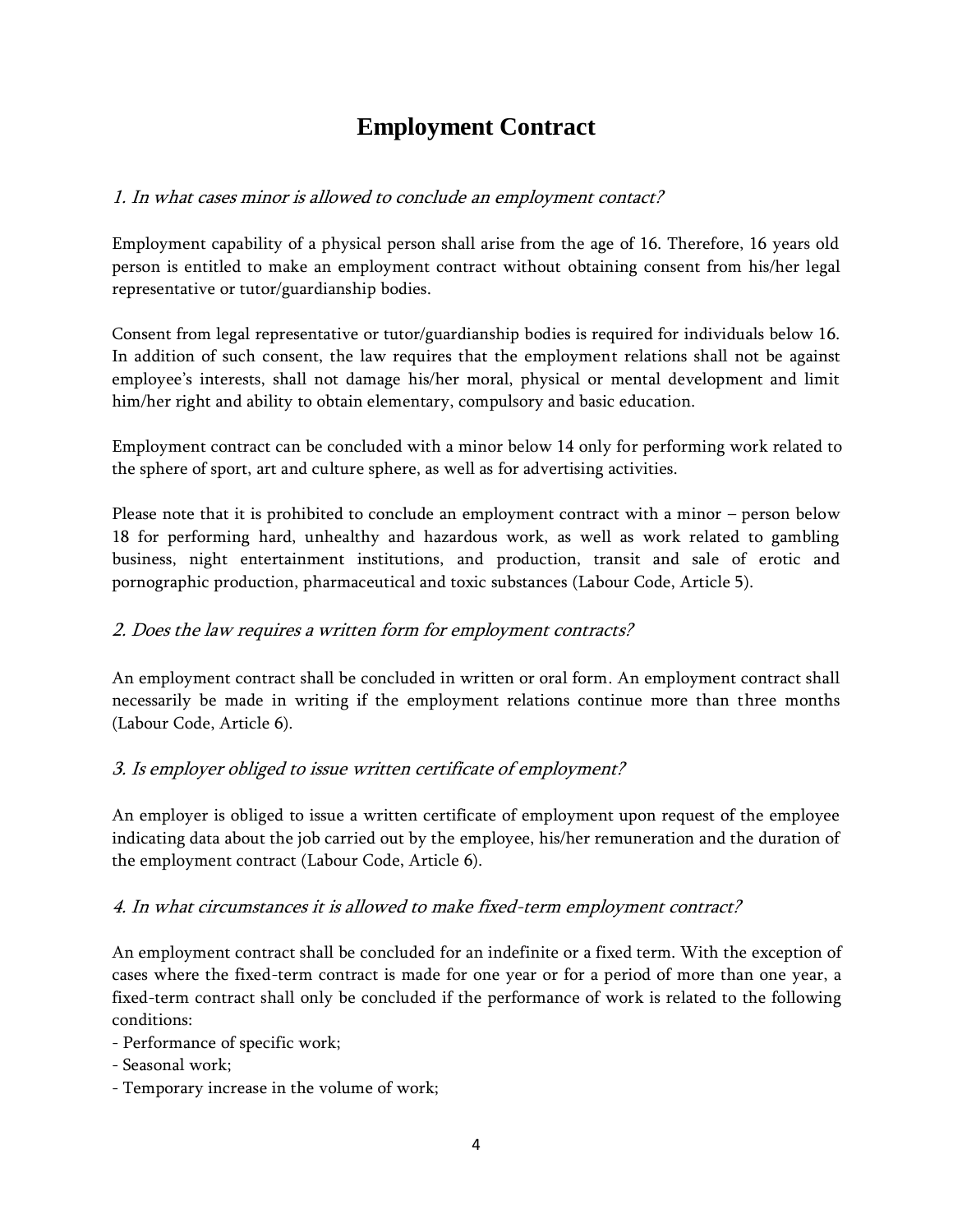- Replacement of an employee temporarily absent from work following the suspension of employment relations;

- Other objective circumstances under which the purpose to use fixed-term contracts is justified.

According to the above provision, when the period of an employment relations does not exceed one year, a fixed-term employment contract may be concluded only in the cases listed above. Therefore, conclusion of a fixed-term contract with the period of over one year does not require having respective grounds specified above. However, it shall be noted that if the total duration of employment relationship exceeds 30 months, it is deemed that parties have concluded indefinite term employment contract. Namely, the employment contract is deemed to have been made for an indefinite term if it is concluded for a period of more than 30 months or if the employment relation continues on the basis of two or more successive fixed-term contracts and the duration of this employment relation exceeds 30 months. Fixed-term employment contracts shall be deemed successive if the existing employment contract is prolonged immediately after expiration of the contract term or if the period between the expiration of one employment contract and the entry into force of the next employment contract does not exceed 60 days.

For better illustration of this regulations please see graphic:



Please note that above describe restrictions related to fixed-term contracts shall not apply to entrepreneurial entity if the period from the state registration of such entity does not exceed 48 months. But even in that case, the duration of the fixed-term contract shall not be less than three months. In addition, such exclusion shall not apply to entrepreneurial entity incorporated as a result of reorganization based on the transfer of assets under the ownership or possession of another entrepreneurial entity or based on a fraudulent transaction (Labour Code, Article 6).

### <span id="page-4-0"></span>5. Is it obligatory to make an employment contract in Georgian language?

The written employment contract shall be concluded in a language understandable to the parties. The employment contract made in writing can be made in more than one language. If the written employment contract is made in more than one language, it should specify which language shall prevail in case of divergence between the provisions of the contract (Labour Code, Article 6).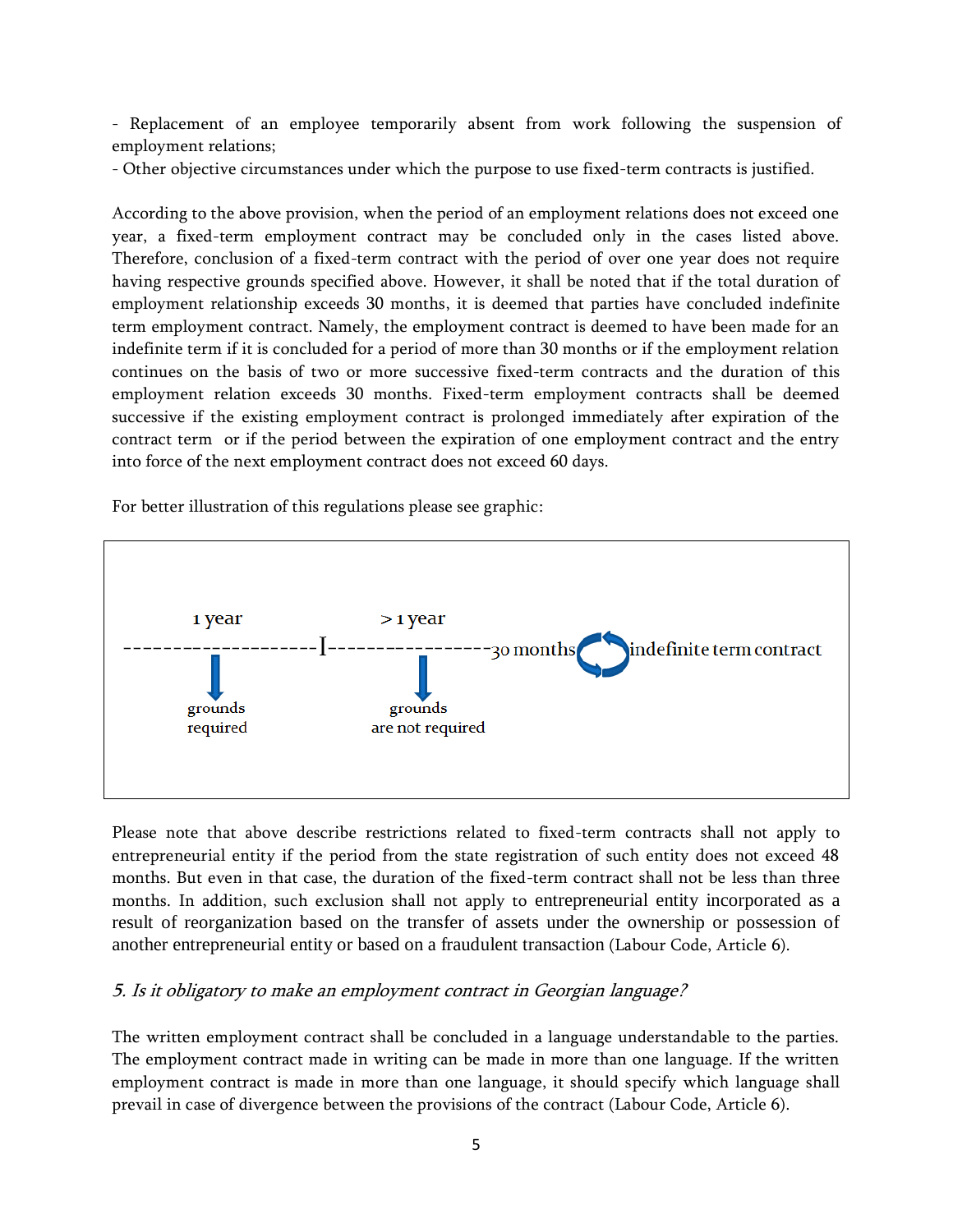## <span id="page-5-0"></span>6. In what circumstances it is allowed to conclude the employment contract for a probation period?

In order to establish the suitability of an employee for the work to be performed, the parties may agree on a probation period, the length of which shall not exceed six months. Probation contract may be concluded only once and only in writing.

Please note that the probationary employment contract shall be remunerated and in case of termination of the probationary employment contract, the work of the employee shall be compensated commensurate with the actually worked hours (Labour Code, Article 9).

# <span id="page-5-1"></span>7. In what circumstances internal regulations are considered as part of the employment contract?

The employment contract can specify that internal regulations constitute part of the contract. In order that internal regulations to be considered as part of the employment contract, prior to concluding the employment contract, the employer shall familiarize the employee with the internal regulations, and any further amendments thereto (Labour Code, Article 6).

#### <span id="page-5-2"></span>8. What are considered essential terms of an employment contract?

The essential terms of an employment contract are:

- Start date and duration of the employment contract;
- Working time and rest time;
- Workplace location;
- Position and type of work to be performed;
- Amount of remuneration and payment procedure;
- Payment procedure for overtime work;
- Duration of paid and unpaid leave and procedures for granting leave of absence.

Please note that the essential terms of the employment contract can be changed only by agreement of the parties. However, employer, based on its own will, unilaterally and without employee's consent, is entitled to change job location or modify start time and end time of the working day, provided that following conditions are met:

- change of the agreed job location of the employee is allowed, if it takes the employee not more than three hours per day to get back and forth to the new workplace from his/her residence and if, at the same time, does not incur unreasonable costs.

- working day can be modified for not more than 90 minutes (Labour Code, Articles 6 and 11).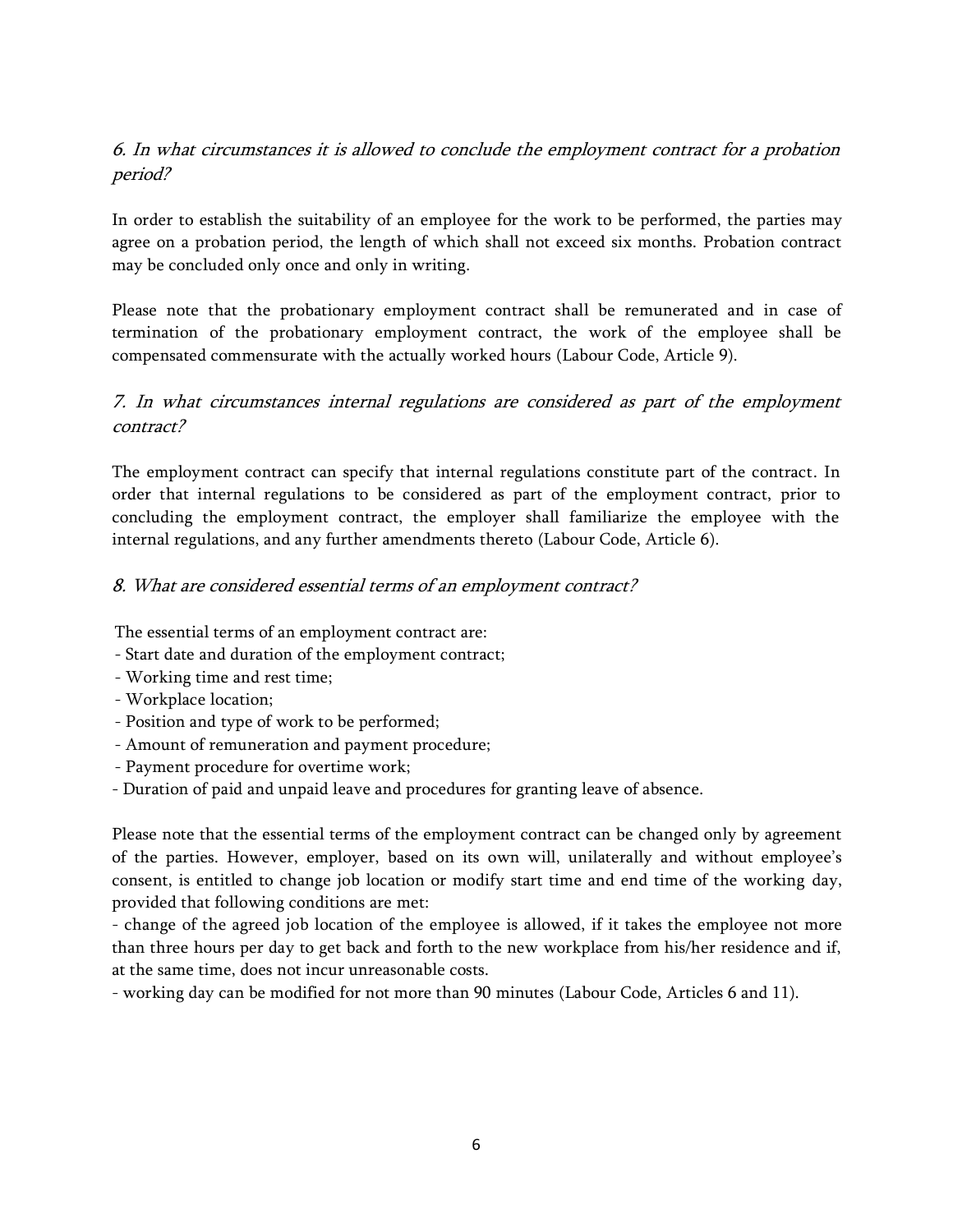# **Working Hours**

#### <span id="page-6-1"></span><span id="page-6-0"></span>1. What is the maximum amount of weekly working hours?

The working hours shall not exceed 40 hours per week, while it shall not exceed 48 hours per week in enterprises having specific work regimes.

The regular workweek of minors aged between 16 and 18 years shall not exceed 36 hours. The regular workweek of minors aged between 14 and 16 years shall not exceed 24 hours.

Please note, it is prohibited to employ a minor, a pregnant woman, a woman who recently gave birth, a breastfeeding woman between 22h00 and 6h00 (night work). A baby sitter who takes care of a child under the age of three and/or a person with limited capabilities can be employed for night work only after his/her consent (Labour Code, Articles 14 and 18).

#### <span id="page-6-2"></span>1.1. What is the meaning of working in enterprises having specific work regimes?

- Agriculture, hunting and wood industry; - Fishing, fishery; - Mining; - Textile and textile product production; - Leather, leather product and foot-wear production; - Cellulose-paper industry; editorial activity; - Coke, oil-products and nuclear materials production; - Chemical production; - Other nonmetal mineral ware production; - Metallurgical industry and ready metal product production; - Electricity, gas and water production and distribution; - Construction; Trade; Automobile, domestic product and personal use materials repair; - Hotels and restaurants; - Real estate operations, lease and consumer service; - Transport and communication; - Communal, social and personal service; - Fields of public administration (tax system, customs management, management of social programs, activity of penitentiary system, activity in the field of civil defense, compulsory social insurance); - Health care and social assistance; - Electricity control; - Public attorneys' professional activity; - Field of environment protection (Hydrometeorology; Nuclear and radiation security protection; Protection of protected areas; Controlling the field of environment and natural resources usage (with the exception of gas and oil)); -General education; - Vocational education.

The following industries shall be considered as industries with specific work regimes:

However, please note that 48-weekly working hours shall apply to industry enterprises listed above, where the production/work process requires more than 8 hours of uninterrupted work. Additionally, this regulation shall not apply to the persons employed in enterprises with specific work regime, where the work process does not require more than 8 hours of uninterrupted work and work is not related to the uninterrupted work/enterprise production. In case of disagreement with regard to aspects mentioned above (whether or not the enterprise has the specific work regime and/or employees work process require more than 8 hours of uninterrupted work), the issue shall be decided by the Tripartite Social Partnership Commission (Resolution of Government of Georgia on Approval of the List of Industries with Specific Work Regimes).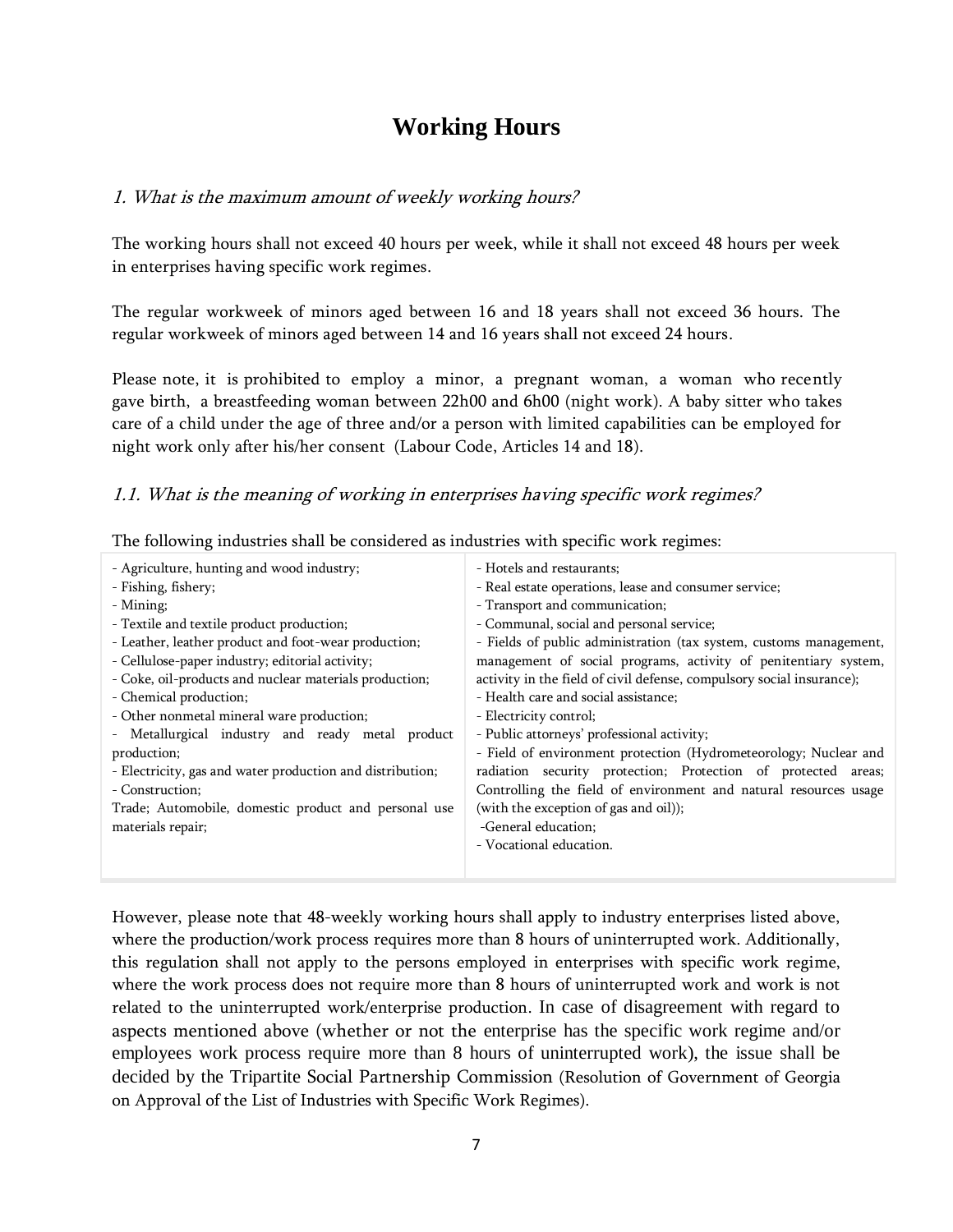#### <span id="page-7-0"></span>2. What is the minimum rest period?

The length of rest time between the working days (shifts) shall not be less than 12 consecutive hours

With regard to the minimum rest period, here please also note, the employee who feeds an infant under 12-months shall be given an additional break of at least 60 minutes per day if she so requests. The break to feed an infant shall be counted as regular work hours and it shall be remunerated (Labour Code, Articles 14 and 19).

#### <span id="page-7-1"></span>3. How the overtime work is remunerated?

Overtime work shall be remunerated at an increased rate of the normal hourly wage and the amount of overtime compensation is defined by agreement between the parties. Based on the parties' agreement, employee may be granted with compensatory time off in lieu of overtime pay. Overtime work is the performance of work by the adult employee in excess of the regular 40 hour per workweek based on an agreement between the parties, in excess of 36 hours for minors aged between 16 and 18 years and in excess of 24 hours for minors aged between 14 and 16 years (Labour Code, Article 17).

#### <span id="page-7-2"></span>3. What are the maximum days of a business trip?

Business trip period shall not exceed 45 calendar days per year. The employer shall fully reimburse all expenses of the employee related to a business trip (Labour Code, Article 12).

### <span id="page-7-3"></span>4. Is it allowed to work on public holidays?

| According the Labour Code public holidays include: |  |  |  |  |  |
|----------------------------------------------------|--|--|--|--|--|
|----------------------------------------------------|--|--|--|--|--|

| Easter Monday (dates are transitional);<br>- January $7$ – Christmas;<br>- January $19$ – Epiphany;<br>- May 9 – Day of Victory over Fascism;<br>- May 12 – Memorial Day of Saint Andrea Mediator;<br>- March $3$ – Mother's Day;<br>- March 8 – International Women's Day;<br>- May $26$ – Independence Day;<br>- April 9 – The Day of National Unity, Memorial Day<br>- August $28 - Saint-Mary's Day$ ;<br>of the Deceased for the Homeland, National Integrity and<br>- October 14 – "Mtskhetoba" (Celebration of First Christian Church in<br>Georgia);<br>Civil Concord:<br>- November $23$ – Saint George's Day. |
|-------------------------------------------------------------------------------------------------------------------------------------------------------------------------------------------------------------------------------------------------------------------------------------------------------------------------------------------------------------------------------------------------------------------------------------------------------------------------------------------------------------------------------------------------------------------------------------------------------------------------|
|-------------------------------------------------------------------------------------------------------------------------------------------------------------------------------------------------------------------------------------------------------------------------------------------------------------------------------------------------------------------------------------------------------------------------------------------------------------------------------------------------------------------------------------------------------------------------------------------------------------------------|

In case of an agreement between the parties, performance of work on public holidays shall be deemed overtime work. Work performance on public holidays shall be remunerated at an increased rate of the normal hourly wage and the amount of compensation is defined by agreement between the parties. Based on the parties' agreement, employee may be granted with compensatory time off in lieu of payment for working on public holidays. Please note that the employee is authorized to take a holiday at different days than those listed above and such modification shall be determined by the employment contract (Labour Code, Article 20).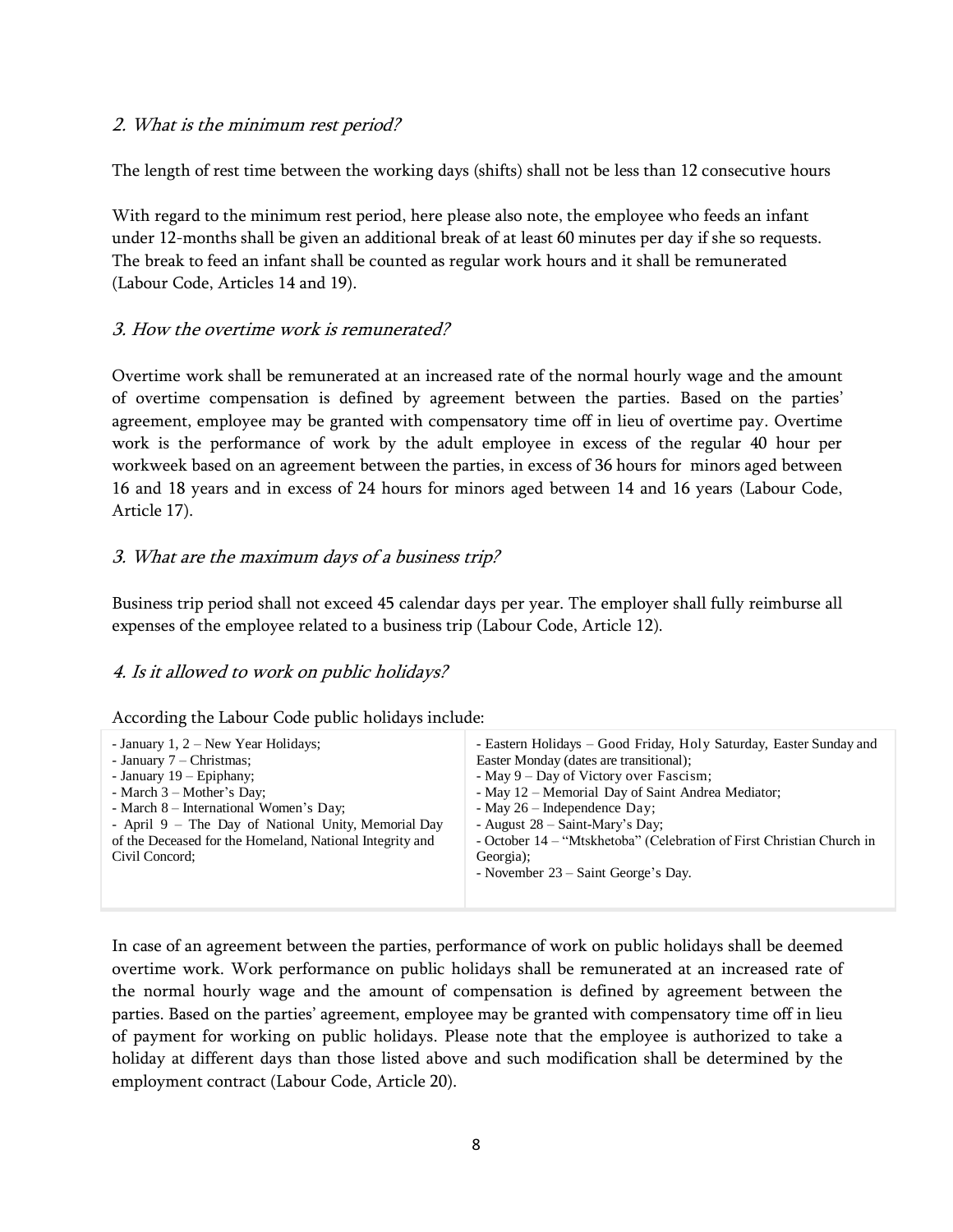# **Leave**

### <span id="page-8-1"></span><span id="page-8-0"></span>1. When employee is entitled to request paid leave and what are conditions thereof?

The employee acquires the right to demand leave after eleven months of work for the employer. Upon agreement between the parties, the employee may take a leave prior to the expiration of the mentioned period. The employee is entitled to a paid leave of at least 24 calendar days per year and an unpaid leave of at least 15 calendar days per year. Moreover, persons employed at hard, hazardous and dangerous workplace are entitled to an additional paid leave of at least 10 calendar days per year. (Labour Code, Articles 21, 22 and  $26^{\circ}$ ).

### <span id="page-8-2"></span>2. In what cases postponement of annual leave is permitted?

If granting an employee annual leave in the current year may negatively affect the normal flow of the work of the organisation, upon the employee's consent it shall be permitted to postpone leave to the following year.

Please note that annual leave shall not be refused for two consecutive years (Labour Code, Article 25).

### <span id="page-8-3"></span>3. What conditions are envisaged with regard to maternity leave?

The employee is entitled, upon her request, to a total leave of 730 calendar days for pregnancy, childbirth and child care, wherefrom 183 calendar days are subject of compensation, while 140 calendar days of paid maternity leave shall be granted in case of a complicated delivery or if the mother gives birth to two or more infants.

Maternity leave is compensated from the State Budget and the single paid compensation amounts to 1000 GEL. The employer and the employee may agree on additional compensation (Labour Code, Article 25 and Order of the Minister of Labour, Health and Social Affairs of Georgia on Approval of the Rules of Payment of Compensation for Maternity Leave).

# <span id="page-8-4"></span>4. What conditions are envisaged with regard to leave for the adoption of a newborn child leave?

The employee adopting a newborn aged under twelve months is entitled, upon his/her request, to a leave of 550 calendar days after the birth of the child, out of which 90 calendar days will be paid (Labour Code, Article 28).

### <span id="page-8-5"></span>5. What conditions are envisaged with regard to additional leave for childcare?

In addition of maternity leave, upon his/her request, the employee is entitled to take an unpaid leave for childcare of no less than 2 weeks per year, all at once or in portions. Additional leaves for childcare may add up to 12 months before the child turns 5. Additional leave for the childcare may be given to any person who actually takes care of a child (Labour Code, Article 30).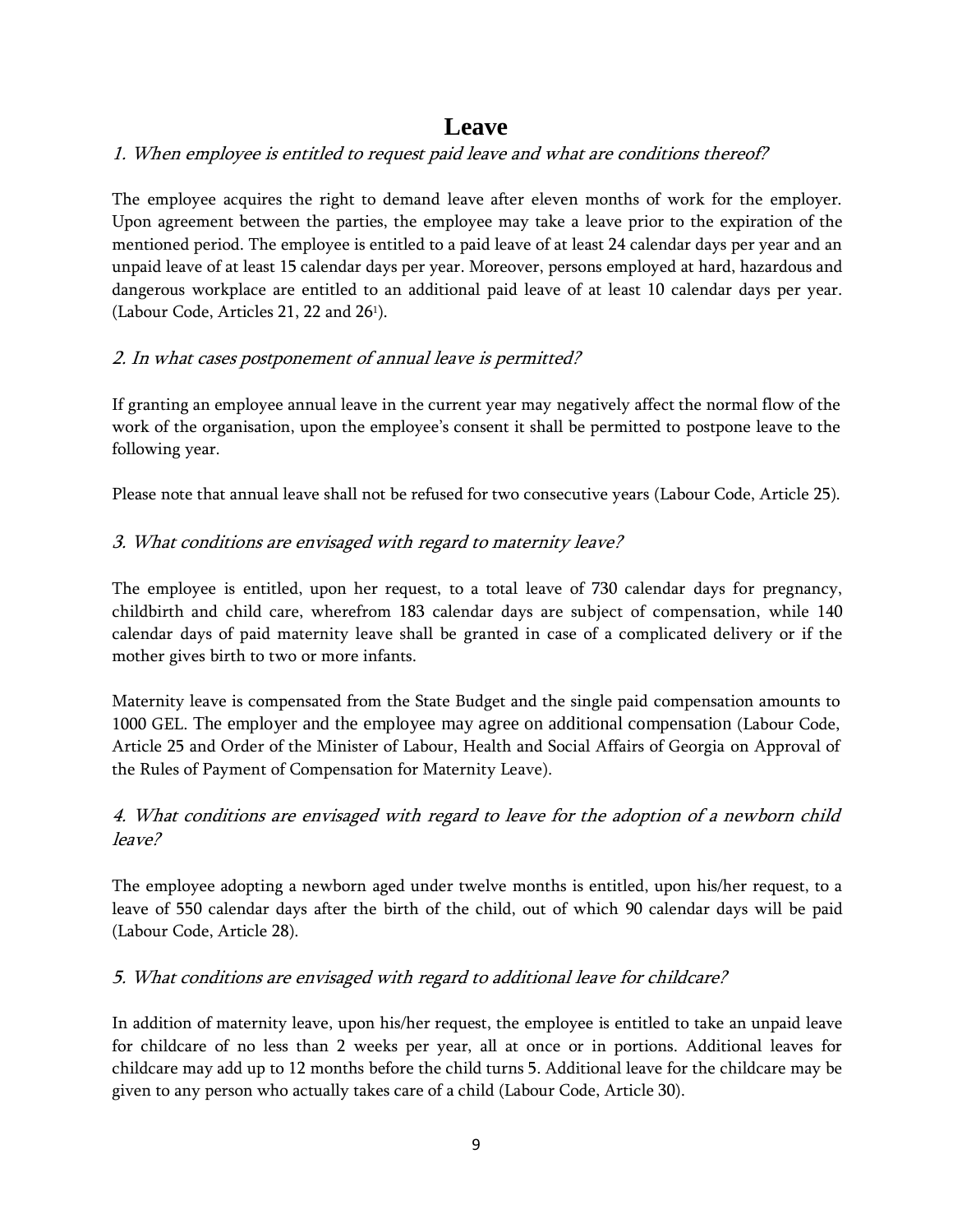# **The Rules of Payment of Remuneration**

### <span id="page-9-1"></span><span id="page-9-0"></span>1. What are the employer's obligation<sup>s</sup> with regard to payment of remuneration?

Remuneration shall be paid once a month. In case of a delay in any remuneration or settlement, the employer shall pay 0.07 percent of the overdue amount for each day of delay.

When relevant preconditions exist, the employer is entitled to deduct certain amount from the employee's salary. However, the total amount of deduction made from the remuneration shall not exceed 50% of the salary. Please note that the employee is entitled to receive the full amount of remuneration in case of forced suspension of work caused by the employer. Please note that when terminating the employment relationship, the employer shall make the final settlement within a period of 7 calendar days (Labour Code, Articles 31, 32, 33 and 34).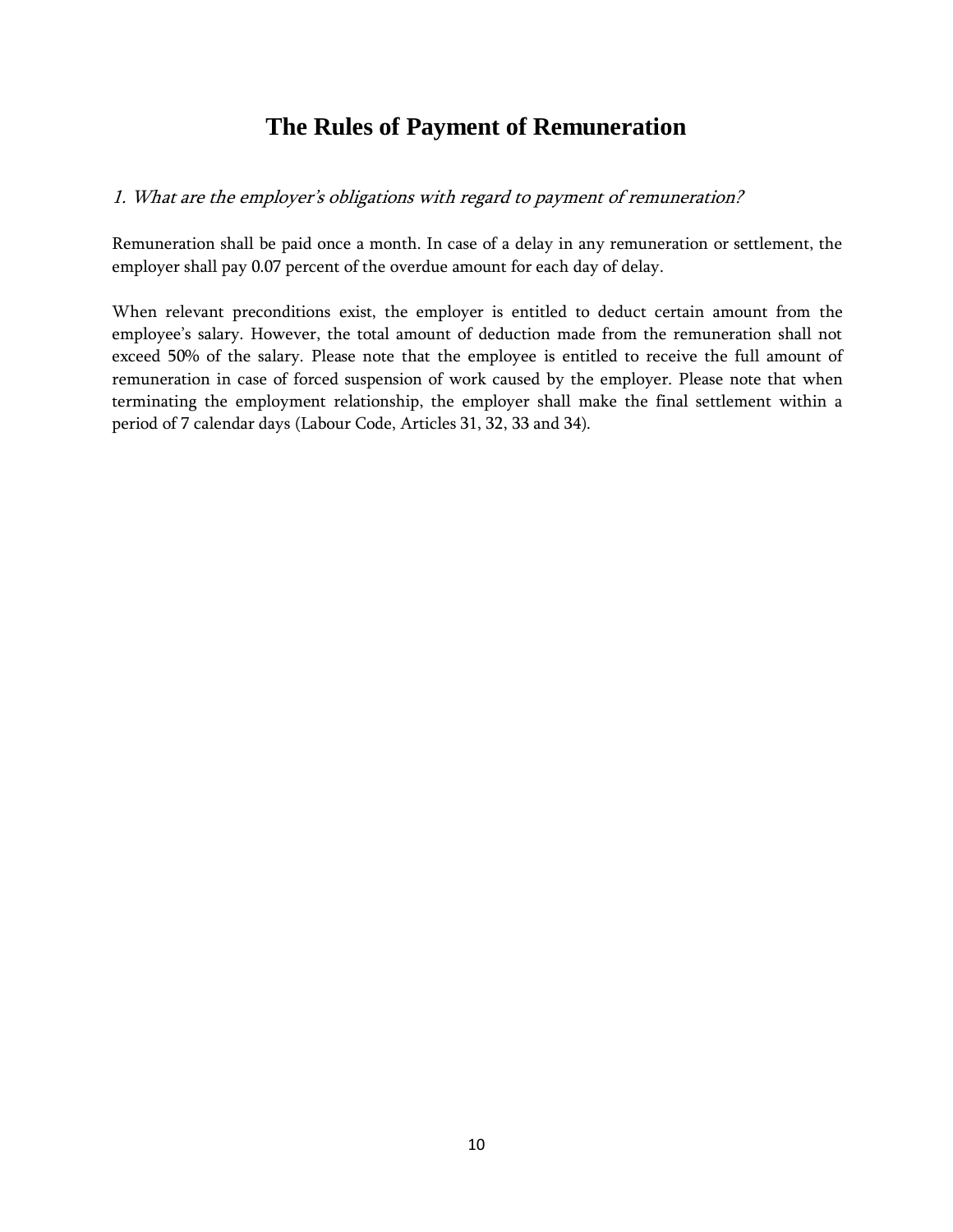# **Protection of Safe and Healthy Working Conditions**

<span id="page-10-1"></span><span id="page-10-0"></span>1. What are the employer's obligation<sup>s</sup> with regard to the protection of safe and healthy working conditions?

The employer shall ensure maximally safe working conditions to protect the life and health of the employee. Moreover, the employer shall, within a reasonable period of time, provide the employee with complete, objective and explicit information available regarding all the factors that influence the employee's life and health or the safety of the environment. Please note that the employer shall fully compensate the employee for the damage incurred to his/her health resulting from the performance of his/her official duties as well as the costs of necessary medical treatment (Labour Code, Article 35).

## <span id="page-10-2"></span>2. Is employee entitled to refuse fulfillment of his/her duties in the unsafe working conditions?

The employee may refuse to fulfill a job, assignment or instruction which contradicts the law or, due to unsafe work conditions, creates obvious and substantial danger to the life, health or property of the employee or that of a third party or the safety of the environment. However, the employee shall immediately notify the employer of the circumstances for which he/she refuses to fulfill his/her obligations under the employment contract.

Please note that special rules apply for the protection of safe and healthy working conditions for pregnant women. Namely, the employer shall ensure the protection of the pregnant woman from work that endangers her physical and psychical health and that of her fetus. Additionally, it is prohibited to conclude an employment contract with a pregnant woman or a nursing mother, for performing hard, unhealthy and hazardous work (Labour Code, Articles 4 and 35).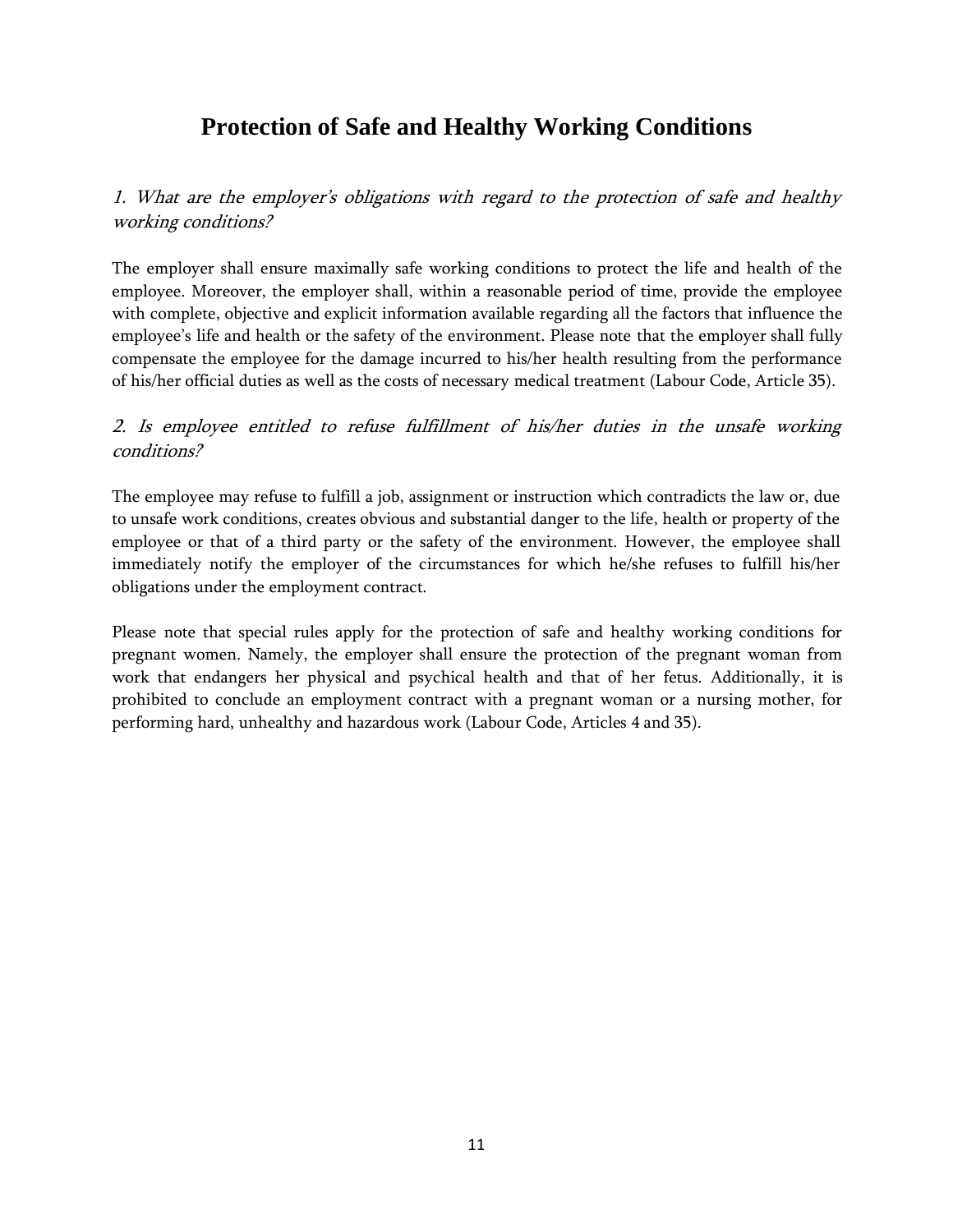# **Temporary Disability**

### <span id="page-11-1"></span><span id="page-11-0"></span>1. What does the temporary disability imply?

The ground for suspension of employment relation is the temporary disability, if the duration does not exceed 40 consecutive calendar days or if the total period does not exceed 60 calendar days within 6 months. The compensation for temporary disability is paid to each employee:

- if disability is the result of disease or injury;

- when employee has to take care of ill family member;

- due to quarantine;

- due to prosthesis (Labour Code, Article 36, Order of the Minister of Labour, Health and Social Affairs on the Approval of Appointment and Payment of Compensation for Temporary Disability).

## <span id="page-11-2"></span>2. What conditions are envisaged with regard to payment of compensation for temporary disability?

Employee shall provide employee with the document proving temporary disability – medical certificate. Employer shall pay compensation within 10 working days.

Compensation for temporary disability is paid from the first date of issuance of medical certificate.

Please note that calculation of the compensation amount is made based on the salary defined by the employment contract. If the employment contract does not define the amount of salary or employee earns wage depending on the performed work, the compensation is determined according to the average pay received during the 3 months preceding the temporary disability.

### <span id="page-11-3"></span>3. In what cases employer is not obliged to pay compensation for temporary disability?

Temporary disability shall not be paid:

- to employees who were injured during committing the crime or persons who deliberately commit self-harm;

- to employees who do not follow doctor's orders.

- if the temporary disability is the result of disease or injury caused by influence of alcohol, narcotic or other psychoactive substances;

- if the employee is removed from the employment in accordance with the legislation or employee is placed in the inpatient psychiatric hospital or forensic medicine based on the court's decision.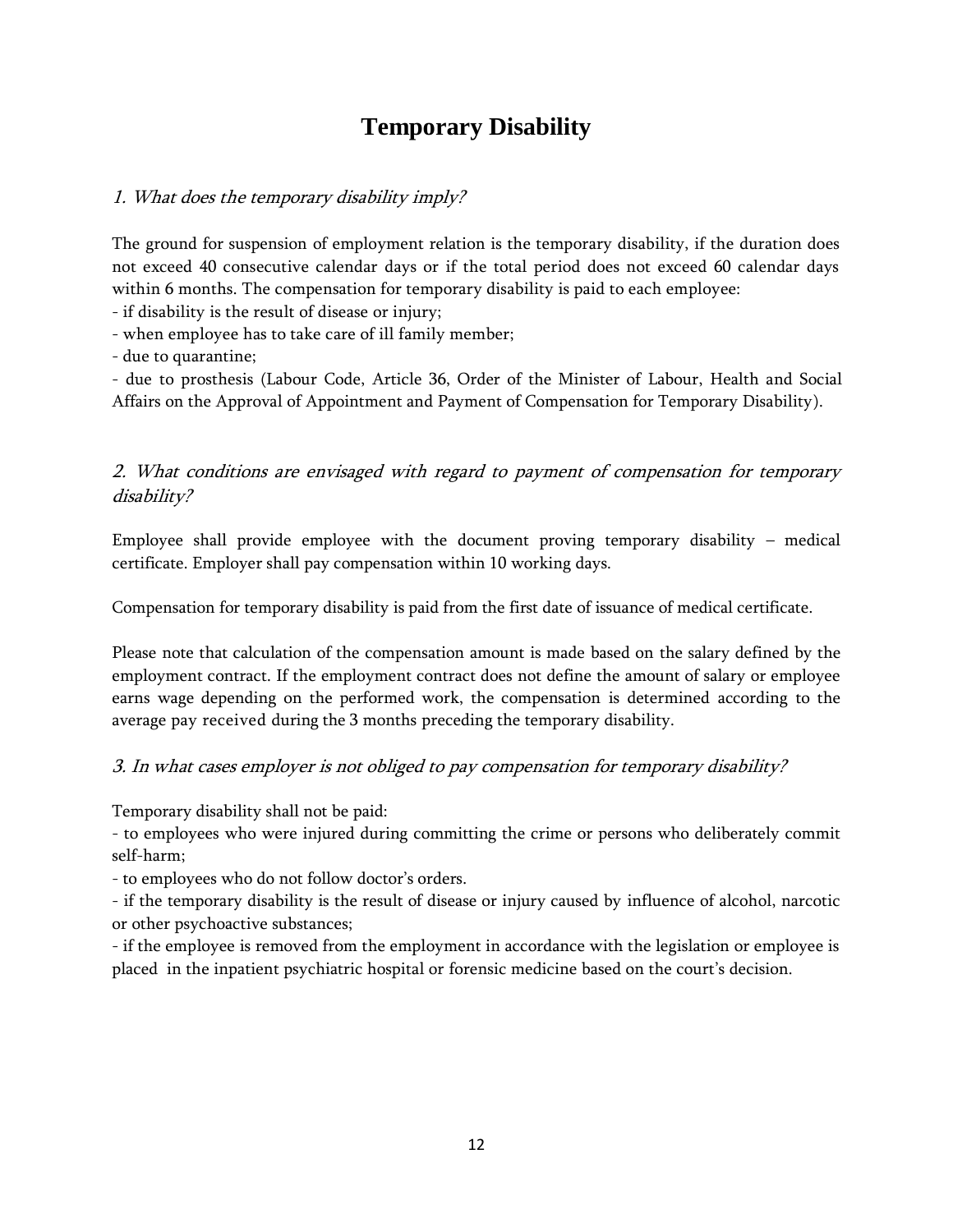# **Termination of the Employment Contract**

### <span id="page-12-1"></span><span id="page-12-0"></span>1. In what cases employee is entitled to terminate the employment contract?

Employee is entitled to terminate the contract based on his/her free will. For this purposes employee shall send a 30-day prior written notification to the employer.

Please note that the employment contract is terminated on the ground of expiration of the employment contract, as well as on the ground of performance of the work considered under the employment contract (Labour Code, Articles 37 and 38).

### <span id="page-12-2"></span>2. In what cases employer is entitled to terminate the employment contract?

The employer can terminate the contract based on the following grounds:

- economic circumstances, technological or organizational changes entailing a reduction in the workforce required for production or service (hereinafter "economic circumstances");

- incapacity of an employee to occupy his/her position due to a lack of qualification, professional skills and experience (hereinafter "lack of qualification");

- gross violation of the employee's obligations (hereinafter "gross violation");

- repeated violation of the employee's duties within one year after disciplinary sanctions have already been imposed (hereinafter "repeated violation");

- disability, if the period of incapacity exceeds more than 40 consecutive calendar days or if, within 6 months, the period of incapacity exceeds more than 60 calendar days, provided that employee has already used paid and unpaid leave (hereinafter "long-term disability");

- enforcement of a court judgment or decision which makes the performance of work impossible;

- legally effective court judgment declaring that a strike is illegal;

- death of the employer as a physical person or death of the employee;

- commencement of liquidation of the employer as a legal entity;

- other objective circumstances justifying termination of the employment contact (hereinafter "other objective circumstances");

Please note that it is prohibited to terminate the employment contract if the principal reason for termination involves grounds other than those listed above. Contract termination based on discrimination is also prohibited.

In addition, the following shall not constitute valid reasons for contract termination:

- pregnancy leave, for the period of maternity leave and from the moment the employee notifies the employer about her pregnancy

- call-up of the employee for military reserve service or/and mandatory military service;

- jury service.

This restriction applies to only such circumstances when the grounds for termination of the employment contract are: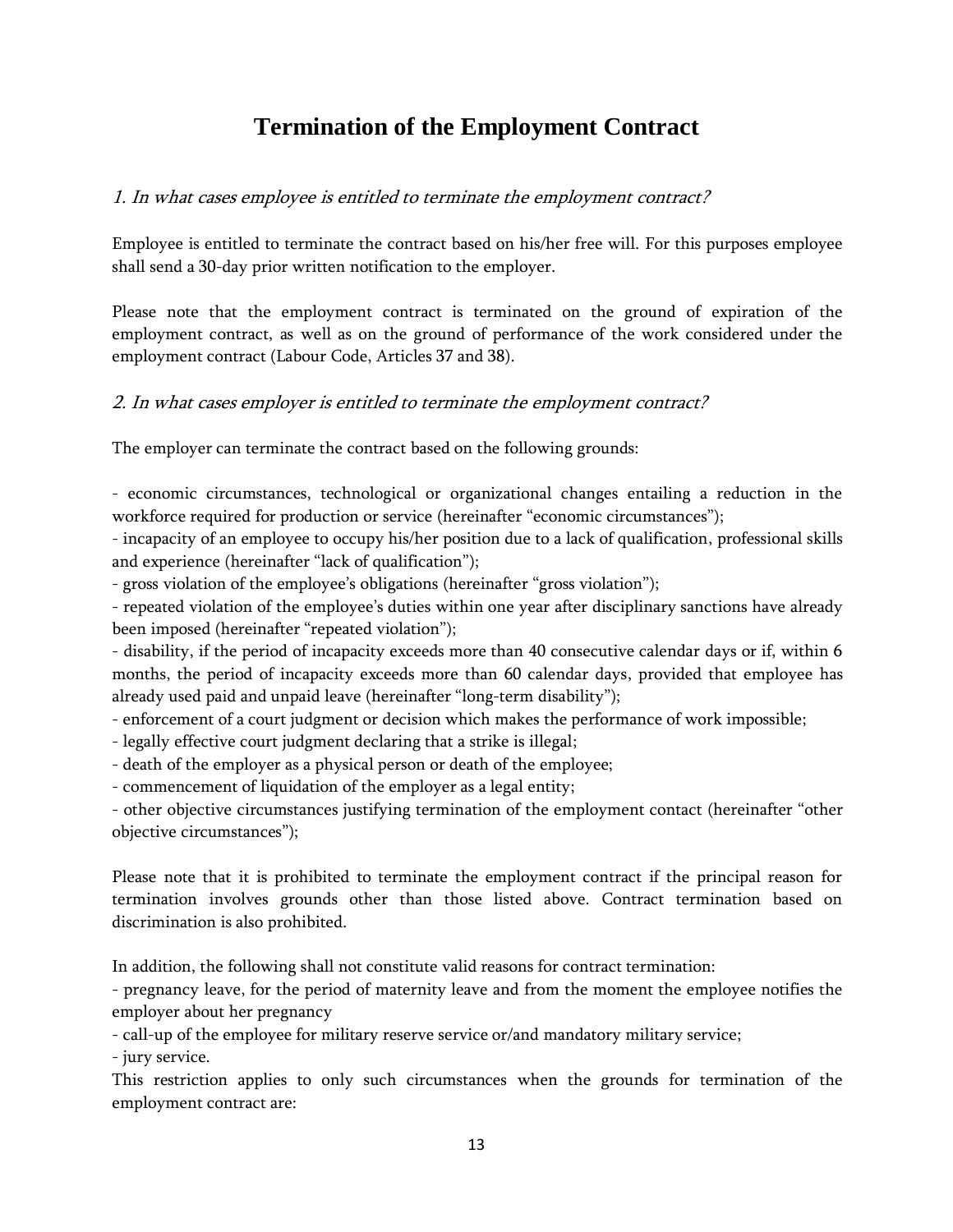- economic circumstances;
- lack of qualification,;
- long-term disability;
- court judgment declaring that a strike is illegal;
- commencement of liquidation of the employer as a legal entity;
- other objective circumstances (Labour Code, Article 37).

## <span id="page-13-0"></span>3. Is employer obliged to provide an advance notification for termination of employment contract?

The employer shall send a 30-day prior written notification to the employee and pay at least one month severance compensation within 30 calendar days if the grounds for contract termination are: - economic circumstances;

- lack of qualification;
- long-term disability;
- other objective circumstances.

In mentioned cases, alternatively, the employer is entitled to send a 3-day prior written notification to the employee and pay at least two months severance compensation within 30 calendar days (Labour Code, Article 38).

<span id="page-13-1"></span>4. In addition of abovementioned one month (or respectively, two month) severance compensation, is employer obliged to pay any other compensation?

The employer shall compensate the employee's unused leave in proportion of the duration of employment relations, if the grounds for contract termination are:

- economic circumstances;
- lack of qualification;
- gross violation of the employee's obligations;
- repeated violation of the employee's obligations;
- other objective circumstances (Labour Code, Article 21).

# <span id="page-13-2"></span>5. What are the employer's obligations when employment contracts are terminated with several employees, simultaneously?

If during a period of 15 days employment contracts are terminated with at least 100 employees on the ground of economic circumstances, employer shall send a 45-day prior written notification to the Minister of Labour, Health and Social Affairs and to the concerned employees (Labour Code, Articles 38<sup>1</sup> ).

### <span id="page-13-3"></span>6. Is employer obliged to provide the reason for contract termination?

The employee is entitled to send a notification to the employer requesting substantiation of the basis for terminating the employment contract within 30 calendar days after the receipt of the dismissal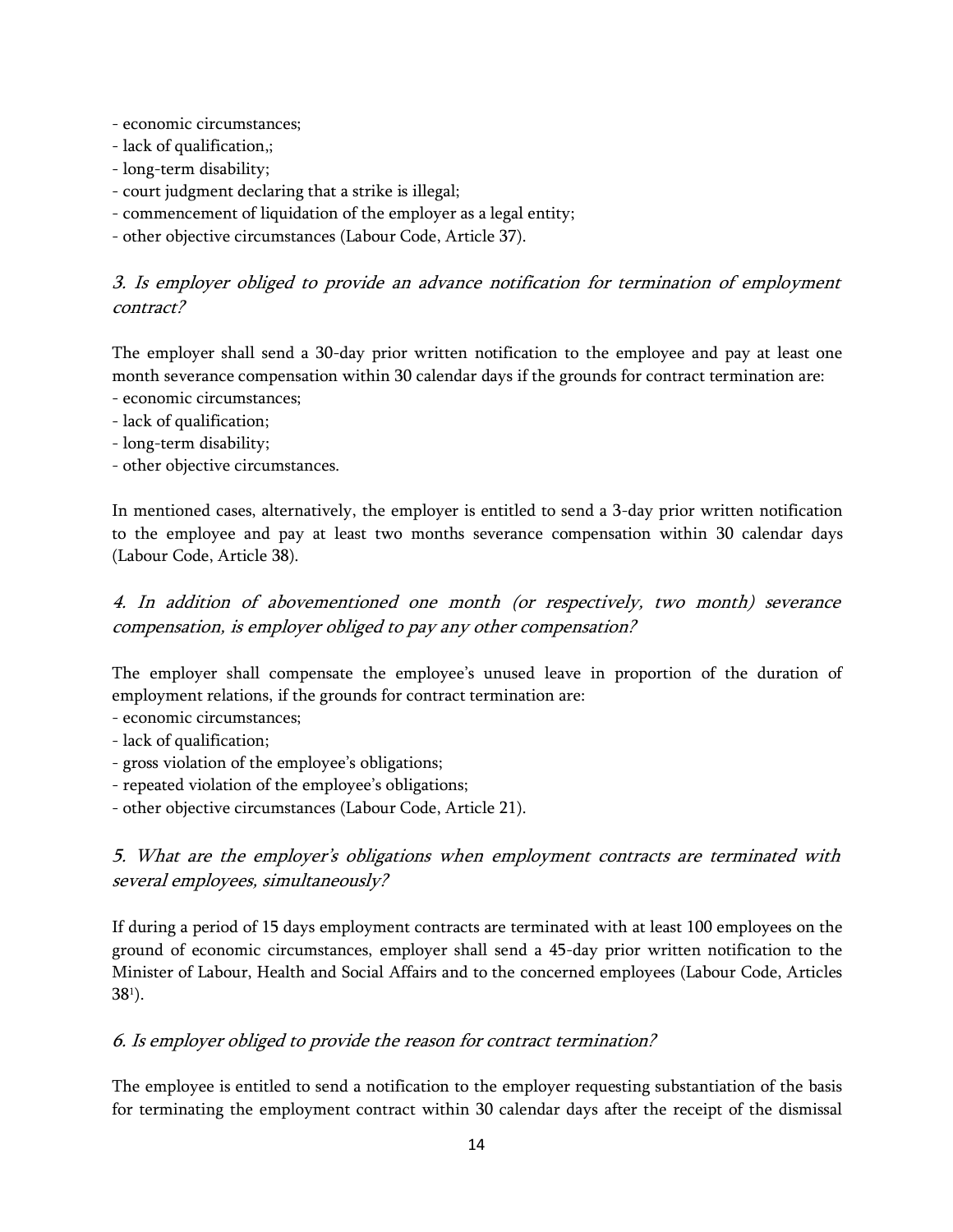decision. Later on, within 7 calendar days the employer shall substantiate in writing the basis for contract termination. Please note that employer's decision on contract termination shall be appealed to the court within 30 calendar days after the receipt of the reasoned decision.

It is important to note that if the employer does not provide a written justification for terminating the employment contract within 7 calendar days after the receipt of such request, the employee has the right to appeal in court the termination of the employment contract within 30 calendar days. In such case, the burden of proof on factual circumstances of the dispute is on the employer (Labour Code, Articles 38).

# <span id="page-14-0"></span>7. When employee files the claim before the court, what are the remedies available for unfair dismissal?

If the court annuls the decision of the employer to terminate the employment contract, the employer shall reinstate the employee in his/her previous position or in an equivalent position, if ordered so by the court, or pay compensation in the amount defined by the court (Labour Code, Articles 38).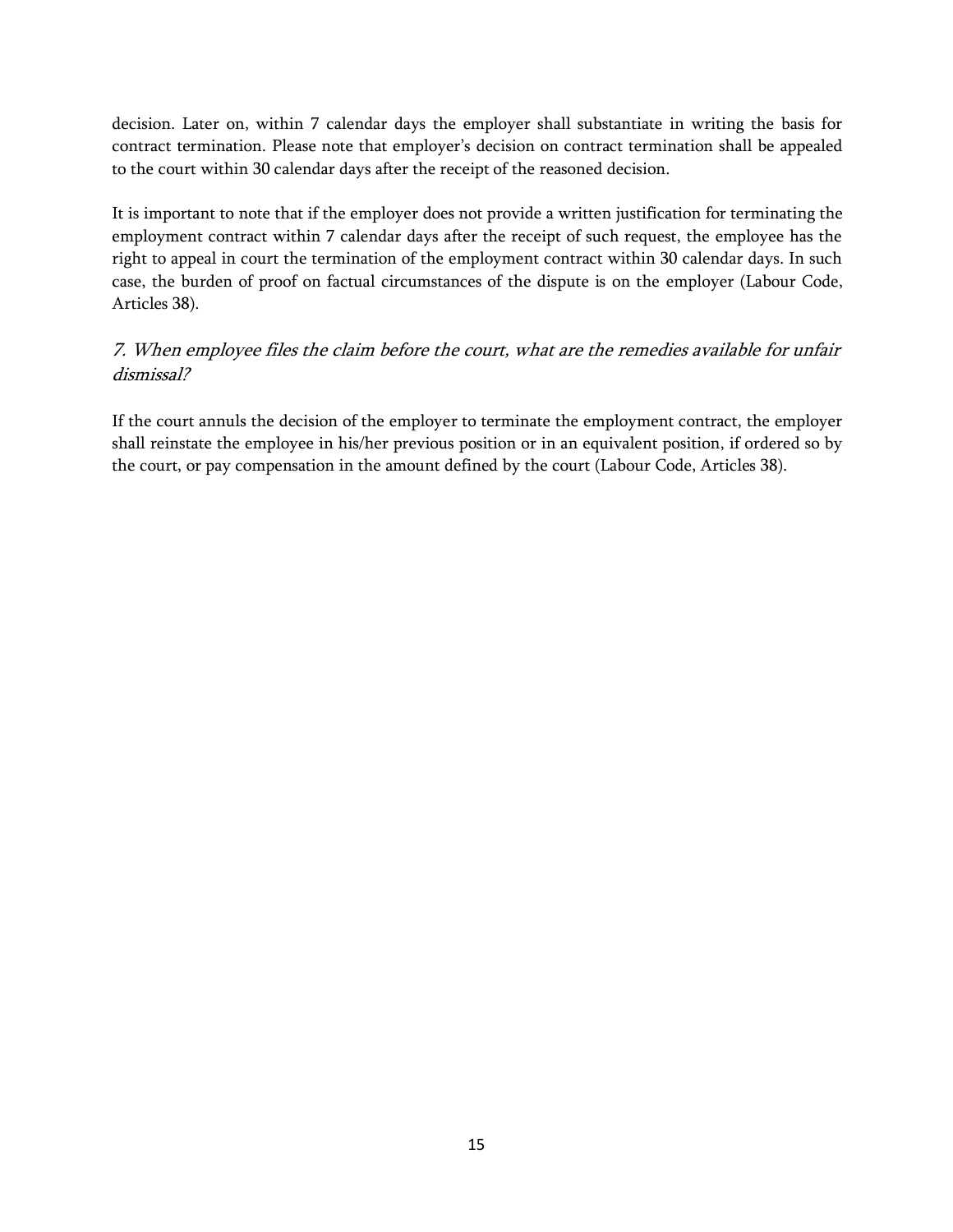# **Freedom of Association and Collective Agreement**

<span id="page-15-1"></span><span id="page-15-0"></span>1. What are the guarantees ensured by the legislation for the employers and employees with regard to freedom of association?

Employees and employers have the right to establish an association and/or become the members of an association without prior authorization. Employees' association means association which is established under the rules and purposes of the Georgian Law on Professional Unions and ILO Conventions No 87 and No 98 (hereinafter referred to as "employees' association").

Employers, as well as employees' associations have the right to draw up their constitutions and rules, create managerial bodies, elect their representatives and freely execute their activities. Employees' association and employers' association also have the right to establish federations/confederations and join them, and affiliate with international associations.

Please note that any form of interference in each other's activities is strictly prohibited for employers and employees' associations, their members or representatives. Such interference means any practice aimed at intervening in an association by financial or other means with the object of placing the activities of such association under the control of another organization (Labour Code, Articles 401 and 40<sup>3</sup> ).

# <span id="page-15-2"></span>2. Does the legislation provide guarantees for the protection against discrimination on the ground of membership of employees' association?

It is prohibited to discriminate employees because of employees' activity in an association and /or due to other actions aimed at:

- hiring employees or maintaining their jobs under the conditions that these employees refuse to become the members of an association or leave an association;

- terminating employment relations with employees or enacting some other restrictions against employees because of their participation in the activities of such association.

Please note that the participation of employees in the activities of an employees' association during working time is permitted only under an agreement with the employer (Labour Code, Article 40<sup>2</sup>).

### <span id="page-15-3"></span>3. What is the collective agreement?

Collective agreements shall be concluded between one or more employers or one or more employers' associations and one or more employees' association. Collective agreement shall be concluded in writing, for an indefinite or a fixed term. Collective agreement stipulates working conditions agreed as a result of collective bargaining and it regulates relations between employers and employees. When one party initiates negotiations for the conclusion of a collective agreement, both parties shall negotiate in good faith.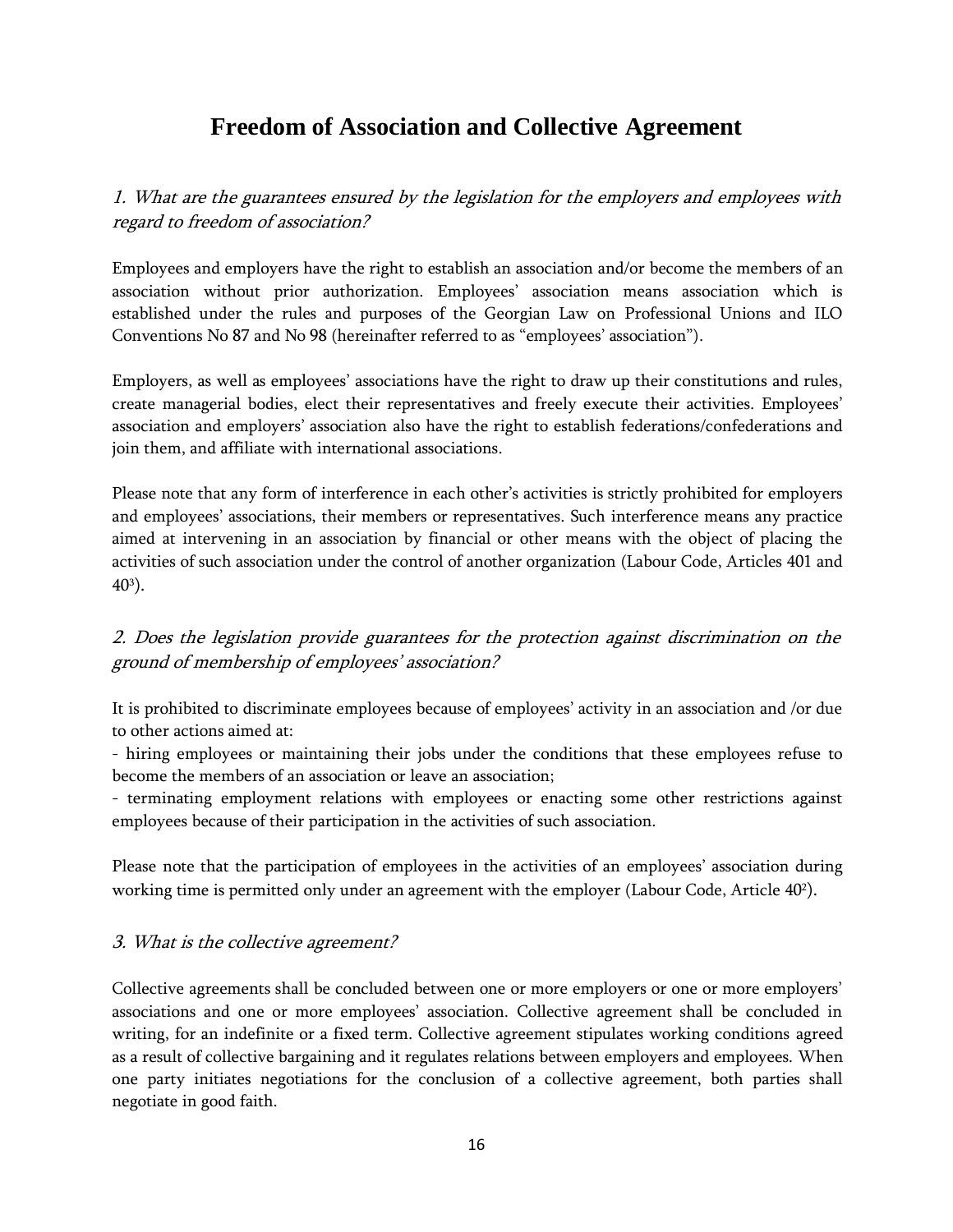As a rule, the parties shall provide each other with information relevant to the issues being discussed during negotiations. However, a party has the right not to provide the other party with confidential information or request confidentiality when delivering confidential information.

Please note that it is prohibited interference of any governmental body or local authority in concluding or amending a collective agreement.

A collective agreement shall bind the parties to the agreement. If a collective agreement is concluded between an employer and one or more employees' associations and the number of employees in such one or more employees' associations is more than 50% of employees in the enterprise, any other employee of such enterprise has the right to request the employer in writing to allow him/her to become a party to such collective agreement. The employer has a duty to satisfy such written request within 30 days of its receipt. However, please note that such development do not preclude any other employees' association representing less than 50% of the employees of an enterprise to conduct separate negotiations and conclude a separate collective agreement with the employer (Labour Code, Articles 41 and 43).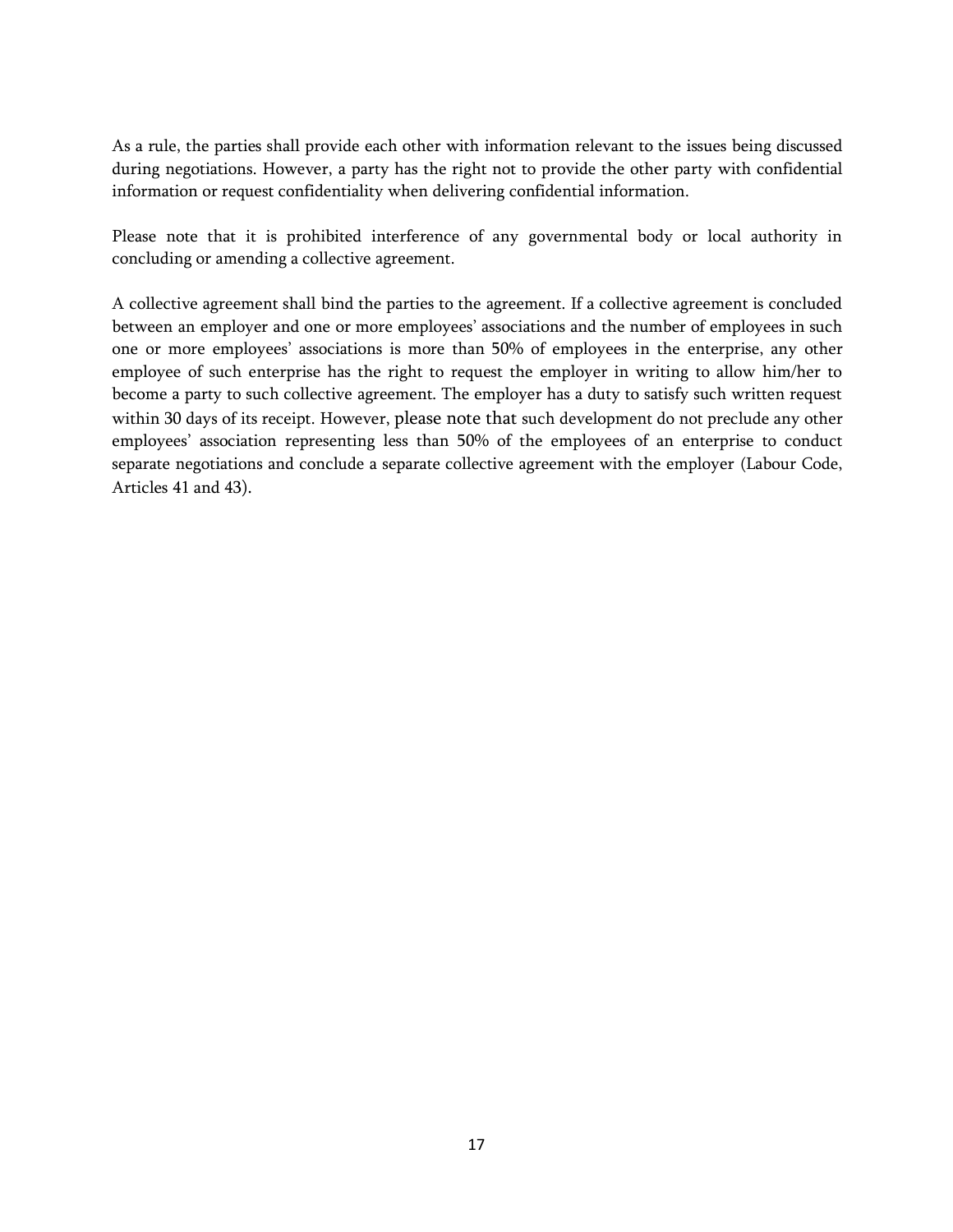# <span id="page-17-0"></span>**Resolution of Collective Labour Disputes and Mediation**

### <span id="page-17-1"></span>1. What is the collective labour dispute?

A collective labour dispute, i.e. a dispute between an employer and a group of employees or between an employer and an employees' association. The grounds for a collective labour dispute may be the followings:

- violation of human rights and freedoms stipulated by the Georgian legislation;

- violation of an individual employment contract or a collective agreement;

- disagreement between the employer and the employee regarding the essential terms of the individual employment contract and/or the conditions of a collective agreement (Labour Code, Articles 47 and 48<sup>1</sup>).

### <span id="page-17-2"></span>2. What are the mechanisms of resolution of collective labour dispute?

A collective labour dispute, shall be resolved through a dispute settlement procedure providing for direct negotiations between the parties, i.e. between employer and the concerned group of employees (at least 20 employees) or concerned employees' association, or through mediation (Labour Code, Article 48<sup>1</sup> ).

# <span id="page-17-3"></span>3. In what circumstances interested party is entitled to request the resolution of collective labour dispute through mediation?

At any stage of negotiations either of the parties may request in writing the Minister of Labour, Health and Social Affairs of Georgia (hereinafter "Minister") to designate a mediator to undertake conciliatory procedures. Written notice of such request must be given the same day to the other party. Upon receiving such request, the Minister shall designate a mediator.

Please note that parties are obliged to participate in conciliatory procedures and attend the meetings held by the mediator for the above-mentioned purposes. On the other side, a mediator shall not disclose any information or document that is known to him/her as a mediator.

It shall be considered that at any stage of a collective labour dispute, in view of the highest interest of society, the Minister may, ex officio, designate a mediator and must inform the parties in writing of such appointment. In addition, at any stage of a dispute, the Minister can terminate conciliatory procedures (Labour Code, Article 48<sup>1</sup> ).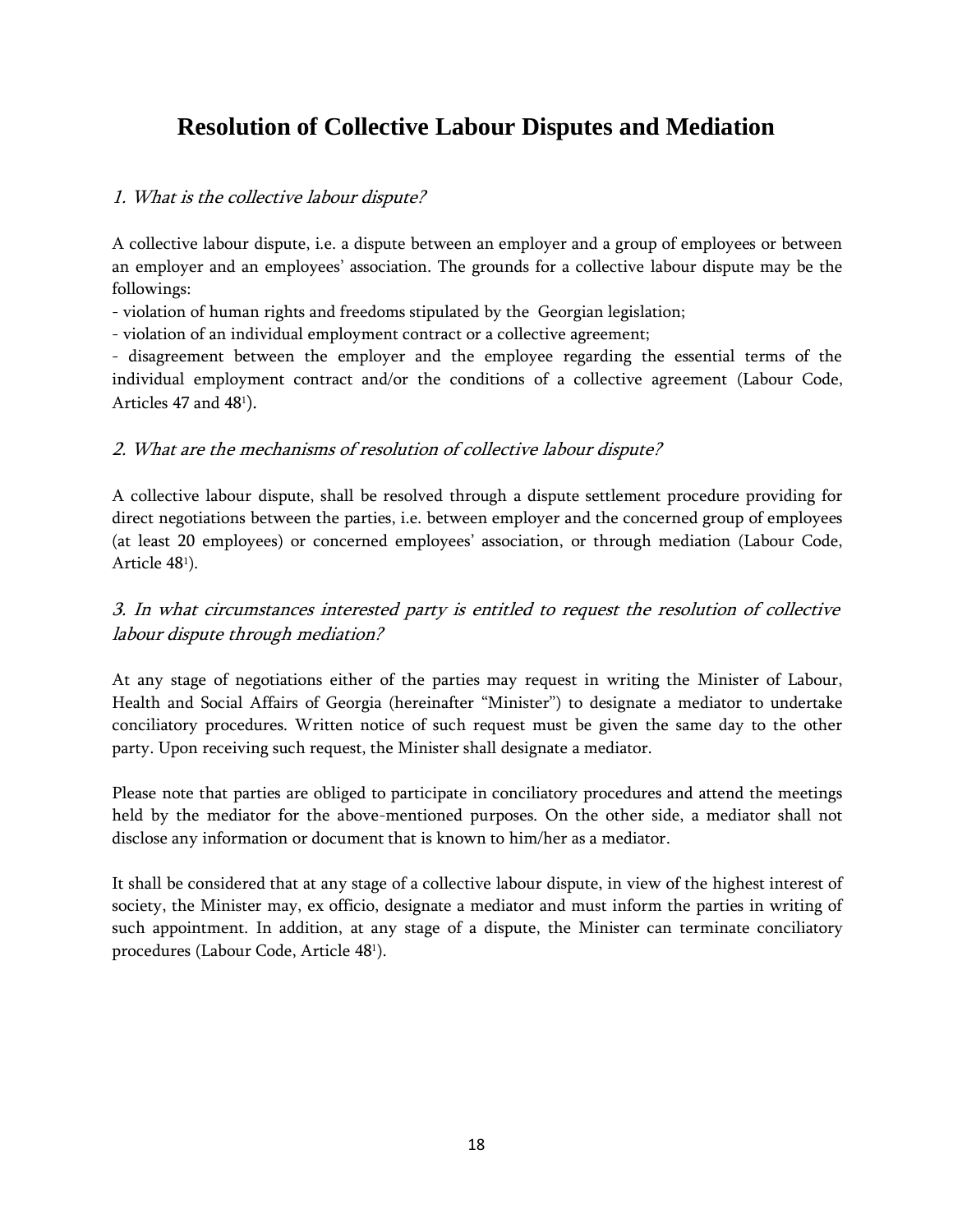# **Right to Strike**

### <span id="page-18-1"></span><span id="page-18-0"></span>1. What is the meaning of right to strike?

Strike is the temporary voluntary refusal of the employee in case of a dispute to perform fully or partially the obligations imposed by the employment contract (Labour Code, Article 49).

### <span id="page-18-2"></span>2. How strike shall be organized?

In case of a collective labour dispute, the right to strike is acquired 21 calendar days from the moment of sending the written notification to the Minister on appointment of a mediator. In addition, employees shall send a written notification to the employer and the Minister regarding the time, location and character of a strike within not less than 3 calendar days prior to starting a strike.

Please note that the parties are obliged to continue with the conciliatory procedures during a strike;

Please note that the employer is not required to remunerate the employee during a strike;

Please note that participation of the employee in a strike shall not be construed as a violation of labour discipline, and it does not represent a ground to terminate employment relations (Labour Code, Articles 49 and 52).

### <span id="page-18-3"></span>3. In what cases right to strike is restricted?

Only a court has a right to postpone a strike for no more than 30 days or to suspend an already started strike for the same period if the strike endangers human life or health, natural environment, property of a third party or activities of vital importance. In addition, a presidential decree can restrict the right to strike under the state of emergency or martial law.

Please note that the right to strike is prohibited during the working hours of employees engaged in activities related to the safety of human life and health or which activities cannot be suspended due to the technology in use.

The following shall be considered essential services:

| - work for services securing state defense, rule of law and justice,<br>(including the Ministry of Defense, the Ministry of Internal<br>Affairs, the Ministry of Corrections and Legal Assistance);<br>- work for the court organs;<br>- work for the cleaning municipal service;<br>- work for the fire-fighting and rescue service;<br>- work for the transportation and distribution of natural gas;<br>- work for the services in the system of oil and gas extraction,<br>generation, oil transformation and gas processing. |
|-----------------------------------------------------------------------------------------------------------------------------------------------------------------------------------------------------------------------------------------------------------------------------------------------------------------------------------------------------------------------------------------------------------------------------------------------------------------------------------------------------------------------------------|
|                                                                                                                                                                                                                                                                                                                                                                                                                                                                                                                                   |

(Labour Code, Articles 50 and 51, Order of the Minister of Labour, Health and Social Affairs of Georgia on Approval of the List of Activities Related to the Safety of Human Life and Health).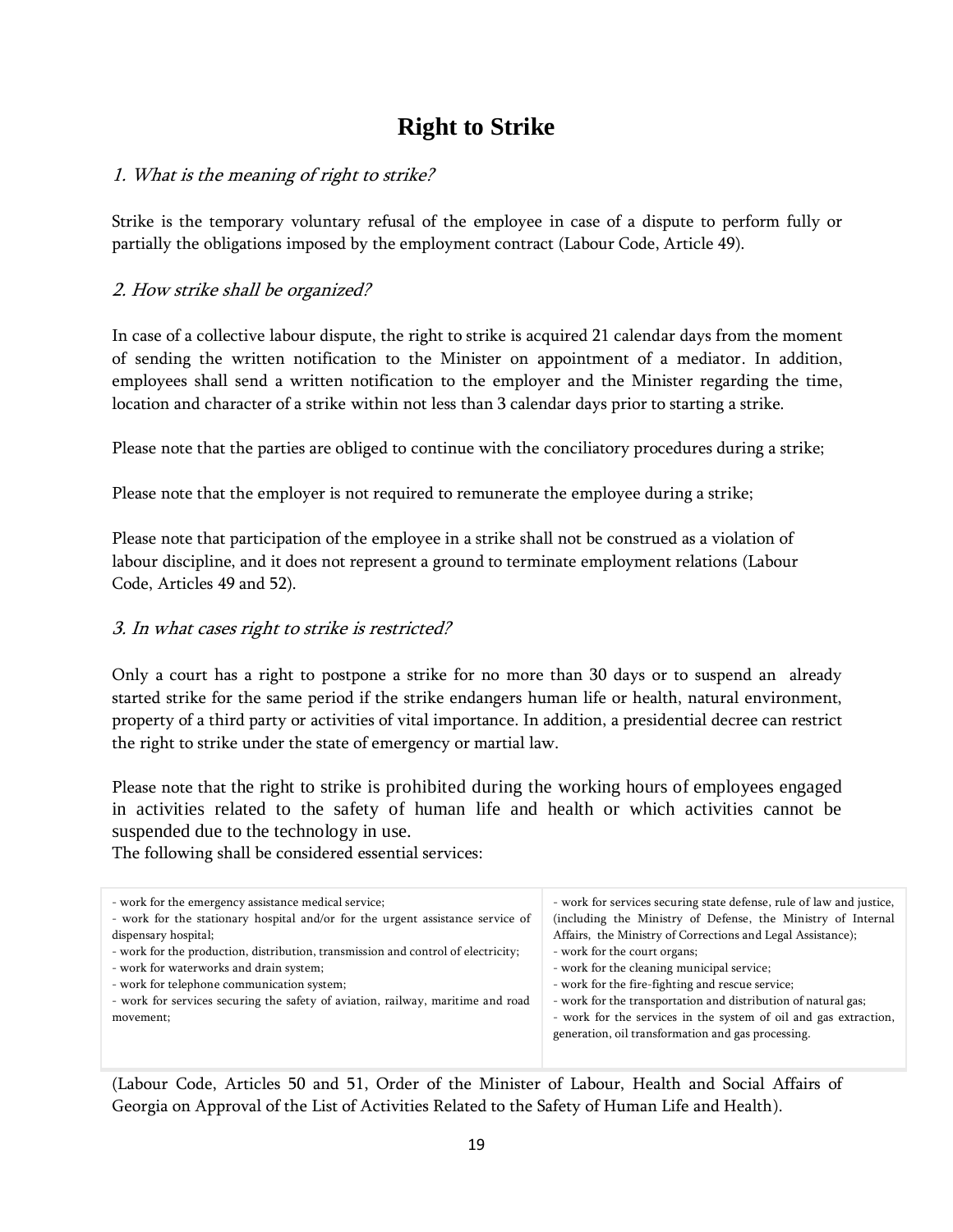# **General Principles**

### <span id="page-19-1"></span><span id="page-19-0"></span>1. Prohibition of Employment Discrimination

Please note that any form of discrimination is prohibited at the recruitment stage, as well as during the course of employment relationship, based on race, color, language, ethnic or social belonging, nationality, origin, economic condition or status, place of residence, age, gender, sexual orientation, disability, membership of religious, public, political or any union, including professional unions, marital status, political or other views.

In addition, parties to the employment relations shall protect fundamental human rights and freedoms envisaged by the Georgian legislation.

It is important to note that with regard to the claims on refusal to hire due to the membership of employees' association or in general, with regard to the claims on discriminatory dismissal, the burden of proof in a court case is shifted on the employer side, if the employee refers to circumstances which establish a reasonable doubt that the employer has violated anti discrimination principle (Labour Code, Articles 2 and 40<sup>3</sup>).

### <span id="page-19-2"></span>2. Deviation from the minimum standards established by the Labour Code

Individual employment contract, collective agreement, internal regulations shall not define such provisions that worsen employee's conditions compared to the standards set by the Labour Code. Any term and condition of the individual employment contract, collective agreement, internal regulations which contradicts the Labour Code shall be considered null and void, with the exception of the case when such document improves the employee's conditions (Labour Code, Articles 1, 6, 13 and 43).

### <span id="page-19-3"></span>3. Tripartite Social Partnership Commission

The Tripartite Social Partnership Commission (hereinafter referred to as Tripartite Commission) is a consultative body, which is accountable to the Chairperson of the Tripartite Social Partnership Commission – the Prime Minister of Georgia. The Tripartite Commission is comprised of the following constituent parties: Government of Georgia (represented by the Prime Minister of Georgia and high-ranking officials from five ministries<sup>1</sup>), nation-wide employers' and employees' associations. Each party is represented by six members in the Tripartite Commission.

The Tripartite Commission has the following functions:

 $\overline{a}$ 

- Encourage the development of social partnership in Georgia and support dialogue between Employees, Employers and the Government of Georgia at all levels;

<sup>&</sup>lt;sup>1</sup> Ministry of Labour, Health and Social Affairs of Georgia; Ministry of Justice of Georgia; Ministry of Economic and Sustainable Development of Georgia; Ministry of Regional Development and Infrastructure of Georgia; Ministry of Education and Science of Georgia